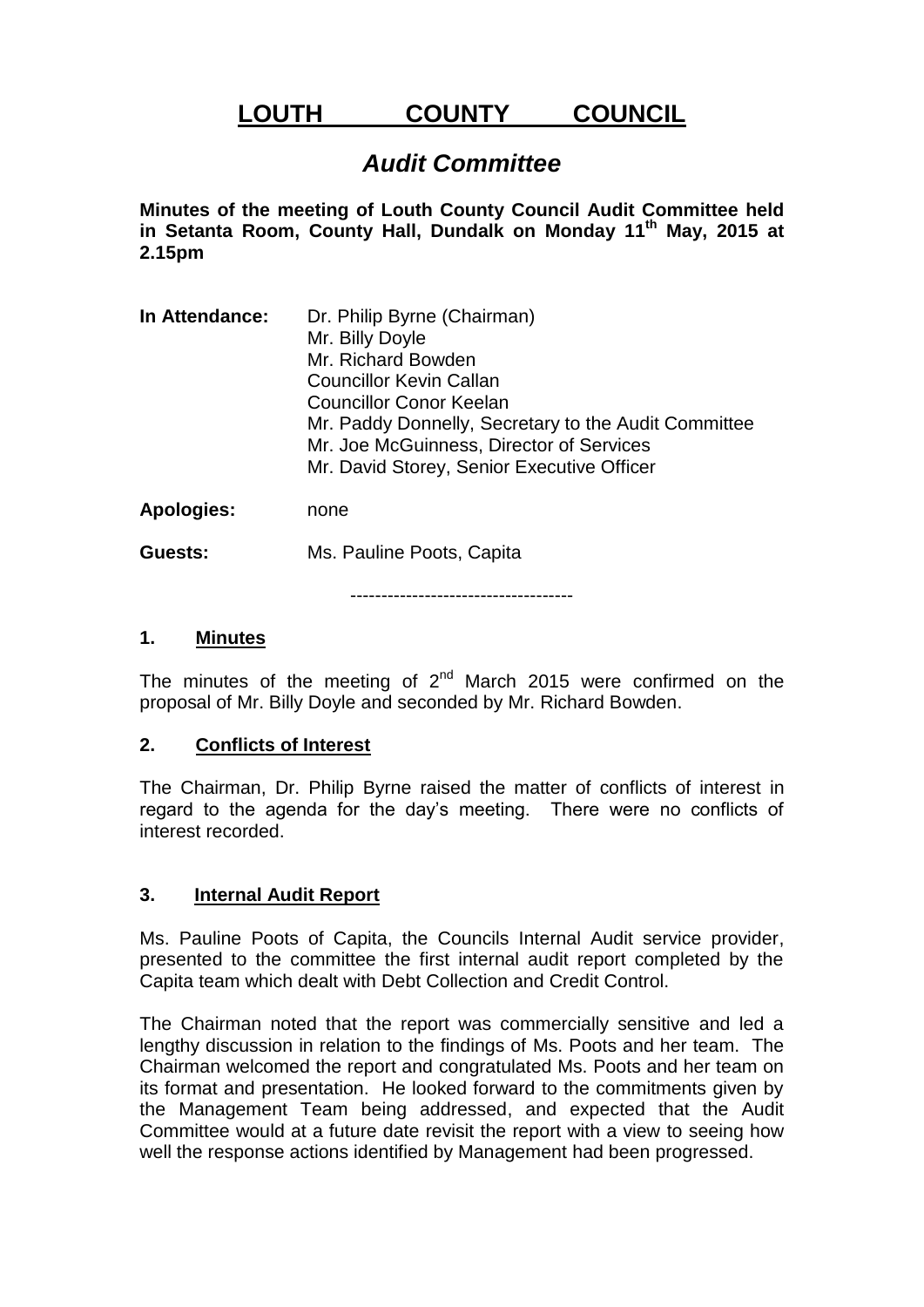### **4. Schedule of Audits**

The Meetings Administrator circulated the proposed Schedule of Audits that would be carried out by the Capita team in the coming months. It was agreed that the schedule as circulated would form the basis of the Audit Programme for the current year. It was noted that issues regarding the County Checker role would be dealt with on week beginning  $10^{th}$  June and the Payroll Audit would be carried out on week commencing 17<sup>th</sup> June.

The Chairman, Dr. Philip Byrne gave a short update to the members of the committee in regard to debt collection nationally, which was looking at three options including:

- the current model,
- a Central Collection Agency, or
- a Shared Service option.

These options will be developed and discussed at a national level in the coming months with a decision being made by the end of 2015. The Chairman also noted that Louth County Council and Donegal County Council will participate in a pilot project in relation to debt collection, and he expected that this matter would come before the committee at a future meeting.

#### **5. Housing Procedures**

Mr. Joe McGuinness, Director of Services and Mr. David Storey, Senior Executive Officer presented to the Chairman and the members of the committee a report that had been drafted in relation to the formulating of procedures for use in the Housing Directorate.

There followed a discussion in relation to the process regarding formulation of these procedures, and in particular around the report prepared by Ms. Ann O'Keeffe who facilitated the process which was led by Mr. David Storey.

The Director, Mr. McGuinness advised the members that he and Mr. Storey were currently looking at an "exceptions sheet" which would be necessary to allow staff the opportunity, in exceptional cases, to introduce exceptions into procedures. This process was ongoing and would likely revert back to the Audit Committee at a future date.

Members queries in relation to how the procedures are used, and whether procedures as currently drafted were now in use was addressed and confirmed by Mr. McGuinness.

The Chairman, Dr. Philip Byrne summarised that the Audit Committee would now consider the Ann O'Keeffe report in advance of their next meeting and make proposals or suggestions to the Director and the Chief Executive on the matter at that stage.